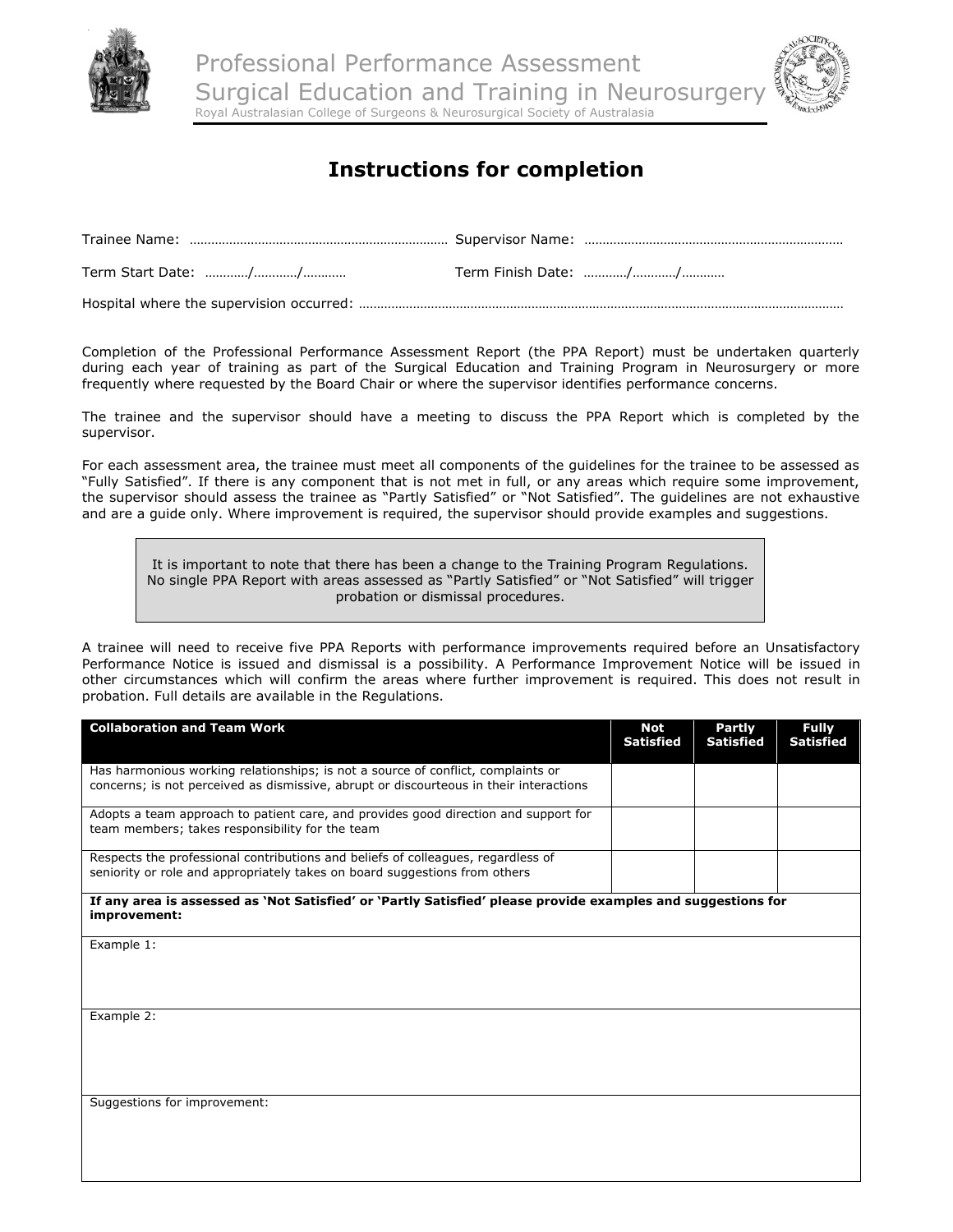| <b>Management and Leadership</b>                                                                                                                                                   | <b>Not</b><br><b>Satisfied</b> | <b>Partly</b><br><b>Satisfied</b> | <b>Fully</b><br><b>Satisfied</b> |  |
|------------------------------------------------------------------------------------------------------------------------------------------------------------------------------------|--------------------------------|-----------------------------------|----------------------------------|--|
| Delegates duties effectively and efficiently within the team (does not over<br>delegate or take on too much unnecessarily)                                                         |                                |                                   |                                  |  |
| Has an efficient and organised approach to admissions, ward rounds, bed<br>management and operating lists; is punctual and reliable (not late for lists or<br>hard to get hold of) |                                |                                   |                                  |  |
| Continues to function effectively in stressful situations and remains calm (does<br>not get flustered easily, angry or disorganised)                                               |                                |                                   |                                  |  |
| If any area is assessed as 'Not Satisfied' or 'Partly Satisfied' please provide examples and suggestions for<br>improvement:                                                       |                                |                                   |                                  |  |
| Example 1:                                                                                                                                                                         |                                |                                   |                                  |  |
|                                                                                                                                                                                    |                                |                                   |                                  |  |
| Example 2:                                                                                                                                                                         |                                |                                   |                                  |  |
|                                                                                                                                                                                    |                                |                                   |                                  |  |
| Suggestions for improvement:                                                                                                                                                       |                                |                                   |                                  |  |
|                                                                                                                                                                                    |                                |                                   |                                  |  |

| <b>Communication</b>                                                                                                                                                                                         | Not<br><b>Satisfied</b> | <b>Partly</b><br><b>Satisfied</b> | <b>Fully</b><br><b>Satisfied</b> |
|--------------------------------------------------------------------------------------------------------------------------------------------------------------------------------------------------------------|-------------------------|-----------------------------------|----------------------------------|
| Communicates in a clear and succinct manner, focusing on the relevant<br>information (does not waffle or include irrelevant information); does not side<br>step or misrepresent situations (always truthful) |                         |                                   |                                  |
| Demonstrates empathy and makes time for patients to ask questions and clarify<br>the diagnosis and treatment plan in a manner they can understand                                                            |                         |                                   |                                  |
| Provides information to colleagues and other members of the health care team in<br>an appropriate manner; completes medical reports and documentation in a<br>timely, accurate and succinct manner           |                         |                                   |                                  |
| If any area is assessed as 'Not Satisfied' or 'Partly Satisfied' please provide examples and suggestions for<br>improvement:                                                                                 |                         |                                   |                                  |
| Example 1:                                                                                                                                                                                                   |                         |                                   |                                  |
| Example 2:                                                                                                                                                                                                   |                         |                                   |                                  |
| Suggestions for improvement:                                                                                                                                                                                 |                         |                                   |                                  |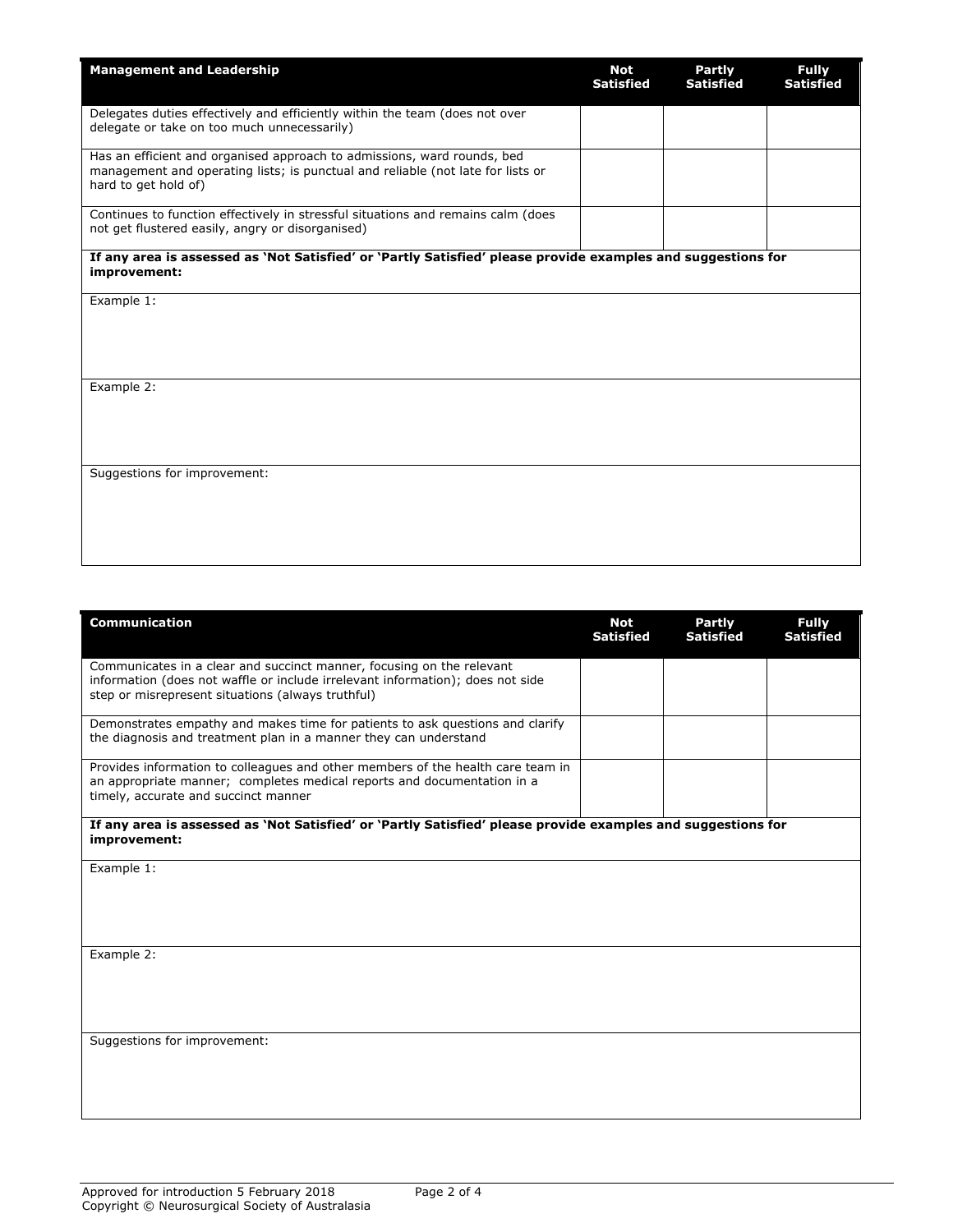| Professionalism, Ethics and Health Advocacy                                                                                                                                                                                                          | <b>Not</b><br><b>Satisfied</b> | <b>Partly</b><br><b>Satisfied</b> | <b>Fully</b><br><b>Satisfied</b> |
|------------------------------------------------------------------------------------------------------------------------------------------------------------------------------------------------------------------------------------------------------|--------------------------------|-----------------------------------|----------------------------------|
| Is appropriately present in the workplace, professional in their manner and focused on<br>their duties (is not overly tired or distracted by personal issues)                                                                                        |                                |                                   |                                  |
| Is not over or under confident, calls for assistance appropriately, takes responsibilities<br>for mistakes when they occur (does not pass blame) and does not go beyond their<br>level of expertise (recognises their own abilities and limitations) |                                |                                   |                                  |
| Advocates for patients in a constructive and appropriate manner with effective<br>outcomes (does not cause unnecessary conflict when advocating)                                                                                                     |                                |                                   |                                  |
| If any area is assessed as 'Not Satisfied' or 'Partly Satisfied' please provide examples and suggestions for<br>improvement:                                                                                                                         |                                |                                   |                                  |
| Example 1:                                                                                                                                                                                                                                           |                                |                                   |                                  |
| Example 2:                                                                                                                                                                                                                                           |                                |                                   |                                  |
| Suggestions for improvement:                                                                                                                                                                                                                         |                                |                                   |                                  |

| <b>Technical and Medical Expertise and Clinical Decision Making</b>                                                                                                      | <b>Not</b><br><b>Satisfied</b> | <b>Partly</b><br><b>Satisfied</b> | <b>Fully</b><br><b>Satisfied</b> |
|--------------------------------------------------------------------------------------------------------------------------------------------------------------------------|--------------------------------|-----------------------------------|----------------------------------|
| Undertakes detailed histories and examinations and provides an appropriate<br>provisional diagnosis and management plan                                                  |                                |                                   |                                  |
| Selects appropriate medical investigations (does not over/under investigate) and<br>accurately appraises and interprets investigation results                            |                                |                                   |                                  |
| Has sound tissue handling, efficient time and motion flow during procedures, an<br>orderly approach and reliably identifies and responds to post-operative complications |                                |                                   |                                  |
| If any area is assessed as 'Not Satisfied' or 'Partly Satisfied' please provide examples and suggestions for<br>improvement:                                             |                                |                                   |                                  |
| Example 1:                                                                                                                                                               |                                |                                   |                                  |
|                                                                                                                                                                          |                                |                                   |                                  |
| Example 2:                                                                                                                                                               |                                |                                   |                                  |
|                                                                                                                                                                          |                                |                                   |                                  |
| Suggestions for improvement:                                                                                                                                             |                                |                                   |                                  |
|                                                                                                                                                                          |                                |                                   |                                  |